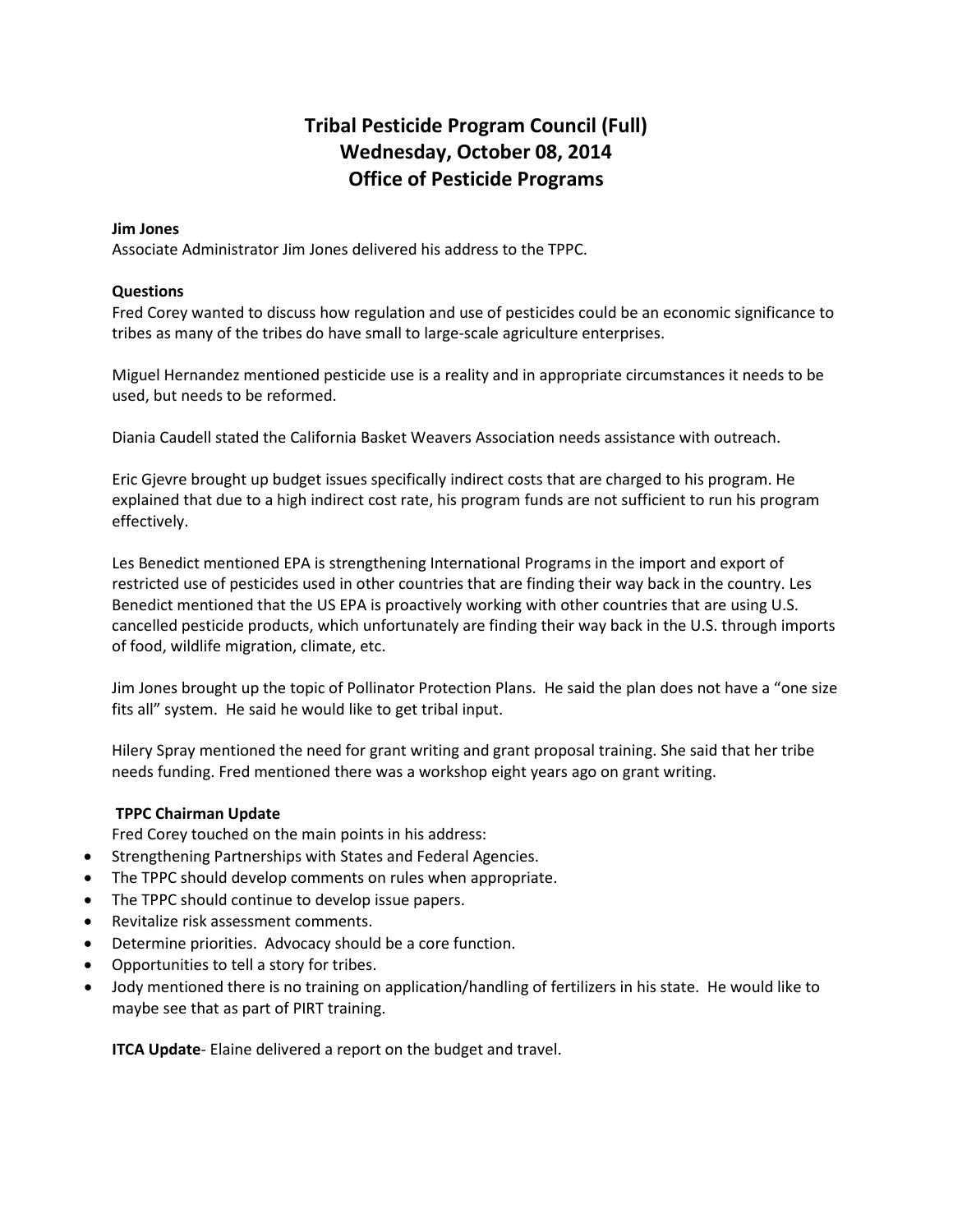Dan Helfgott suggested people incorporate their work with the TPPC on their Cooperative Agreement, as far as attending meeting and/or participating in the conference calls and/or executive committee events.

Fred Corey made a comment that everyone is volunteering their own time to work on the TPPC and he appreciates this extra work that everyone is doing.

#### **Hot Topics Session**

Fred Corey (Aroostook Band of Micmacs)- Fred's office is working on (pesticide) usage assessments for his tribe and implement more Integrated Pest Management (IPM) programs and training.

Hilery Spray (Winnebago, Omaha Nation) - Hilery's office is implementing (IPM). The tribe is being taxed on resources for finding solutions to the problem of bed bugs. The tribal members are concerned that trees are dying and butterflies are disappearing. Farmers are using more pesticides.

Willie Keenan (Confederated Salish and Kootenai Tribes)- Willie's program is continuing water sampling. Willie is sampling on the Crow Reservation. She is sharing her data with USEPA Region 8. The information they are collecting is valuable data in determining what the problems are and how they are going to resolve them. Certification and training plan is in effect and being enforced. They are having problems with bed bugs at a men's camp and a kid's camp.

Jody LaFiniere (White Earth Band of Ojibwee)-Jody is trying to develop a Certification and Training Plan in conjunction with a MOU between the state of Minnesota and the Tribe. Jody is working on water quality issues and wanted to make sure pesticides are included as part of the testing for water contaminants Jody would like for wells to be monitored and tested. Jody said the tribe has an environmental code and a farm chemical code.

Ralph Morris (Gila River Indian Community)- Ralph announced that Gila River Indian Community's new comprehensive pesticide ordinance has been approved by the tribal council.

Neil Abbott (Ak-Chin Indian Community)- Neil Abbott is in the process of developing an ordinance. Brenda Ball has concerns on the performance measures.

Camillo Perez (Cocopah Tribe)- The Cocopah Environmental Office is testing water for pesticides. Camillo also mentioned he is the new Tribal Pesticide Inspector and he is learning.

Diania Caudell (California Indian Basketweavers Association) – Diania has ongoing issues with the funding. They are working with cultural education with the plants and the environment. They have had some "scares" with water quality.

Miguel Hernandez (Pauma Band of Indians)- Currently his tribe does not have a pesticide program. Miguel wanted to know who to go to in order to purchase pesticide, which is outside the scope of the program.

Martina Wilson- (Fort Peck Tribe) - The Fort Peck Tribe Reservation is 2 million acres. Martina faces adversity whenever she reaches out to the farmers for compliance and inspections.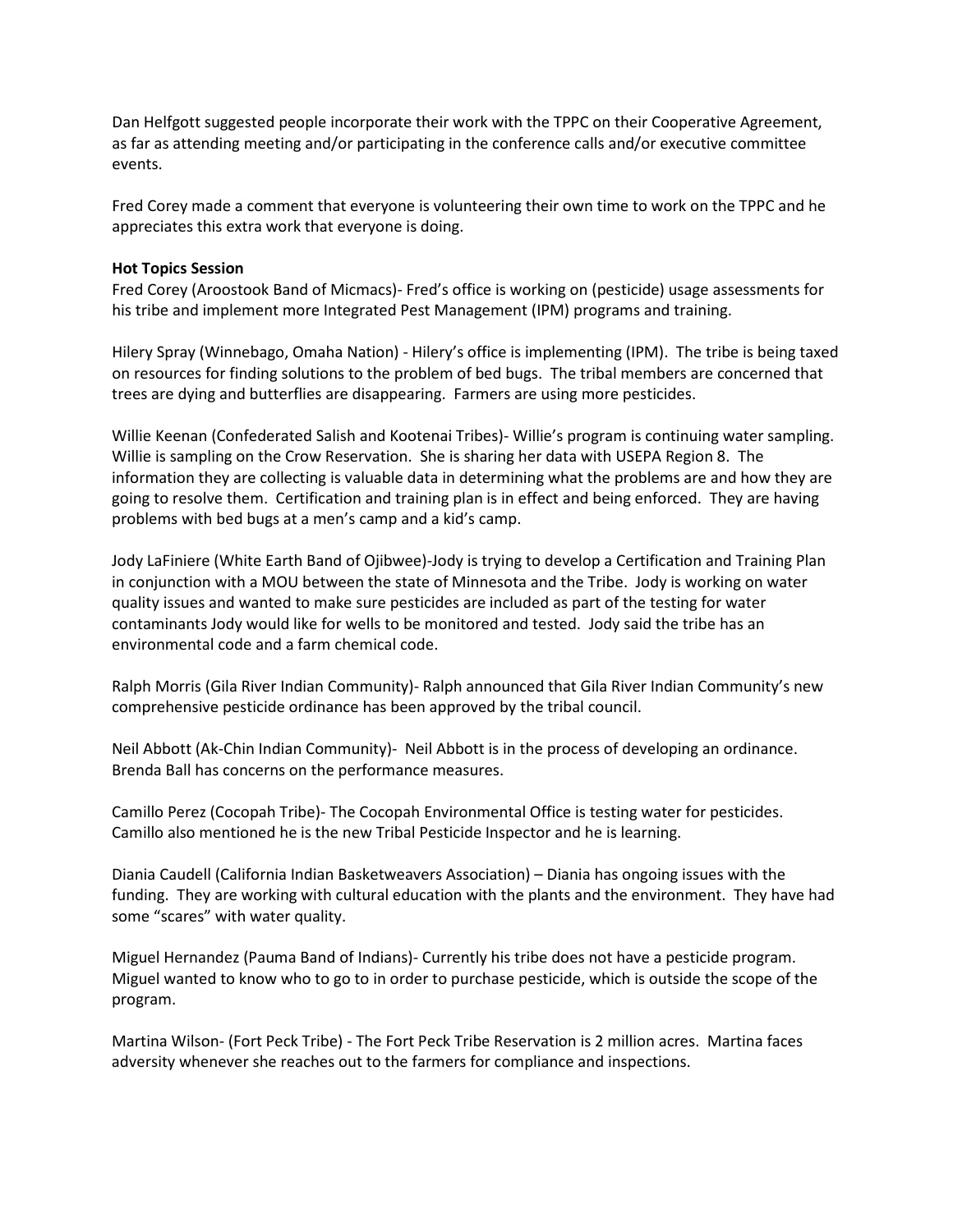Eric Gjevre (Coeur d'Alene Tribe) - Eric suggested we take the issues others are discussing and mapping them out and discuss the anecdotal issues.

Lucy Parker (Southern Sierra Miwok Tribe) - Lucy's office is working on many issues at the federal level due to their tribe being in the middle of Yosemite National Park. The tribe is trying to keep the environment in its natural state.

Nina Hapner (Kashia Band of Pomo Indians) - Nina's tribe implements a lot of IPM practices. They work with the US Forest Service on traditional ecological knowledge. Kashia is the facilitator for the western IPM workgroup in Nevada. Most of the information can be found on the western IPM web site. The tribe is declared a stage 2 for drought. This brings up concerns for water quality and pesticides.

Les Benedict (Mohawk Tribe) - Les is trying to work within the framework of the EPA and make sure they preserve their tribal sovereignty, and protection of his people's health, and protection of natural resources. They have pesticides issues and making sure they educate their people. He is trying to develop a pesticide program. Les mentioned his office was trying to preserve the tribes' artifacts.

#### **Pollinator Protection Plan**

Marietta Echeverria and Michael Goodis (US EPA) delivered their presentation on the Pollinator Protection Plan.

The President issued a declaration for a federal task force to work on a Pollinator Protection Plan, which involves numerous federal agencies and requires them to develop action plans. The EPA is focused on working with states in implementing the plan. They are looking at the chemicals that are toxic to honeybees. The plan might work well in some parts of the country but not others and they realize that a "one size fits all" approach might not work. The solutions should be worked out at a local level. This entails a process for pesticide applicators and bee keepers to enter into the conversation to formulate the plan.

USEPA has issued a letter to SFIREG, AAPCO, and the TPPC to work on the Pollinator Protection Plan efforts. The EPA is not requiring a state or a tribe to have a plan in place. Entities wishing to participate are encouraged to complete draft plans by the end of the 2014 calendar year. The EPA is looking for input on guidance and implementation. The plans that have been proposed are best management practices and the established relationships between the growers and bee keepers.

Jasmine Brown believes that habitat loss is a main reason for the decreased number of bees including the growing number of bats.

Labels would be amended regarding any applications to crops that attracted bees to a prohibition of application during bloom. Dan Helfgott said if someone did not follow the label, it is considered a misuse and therefore an enforcement action would be warranted.

There could be potential jurisdictional issues. A beekeeper is required to register where the bees are located and pesticide applications are monitored where the bees are registered.

One idea was to have a bee keeper flag to let local growers know where bee keepers are.

Dan Helfgott stated the question to be asked is "Do the tribes have the capacity to do this?"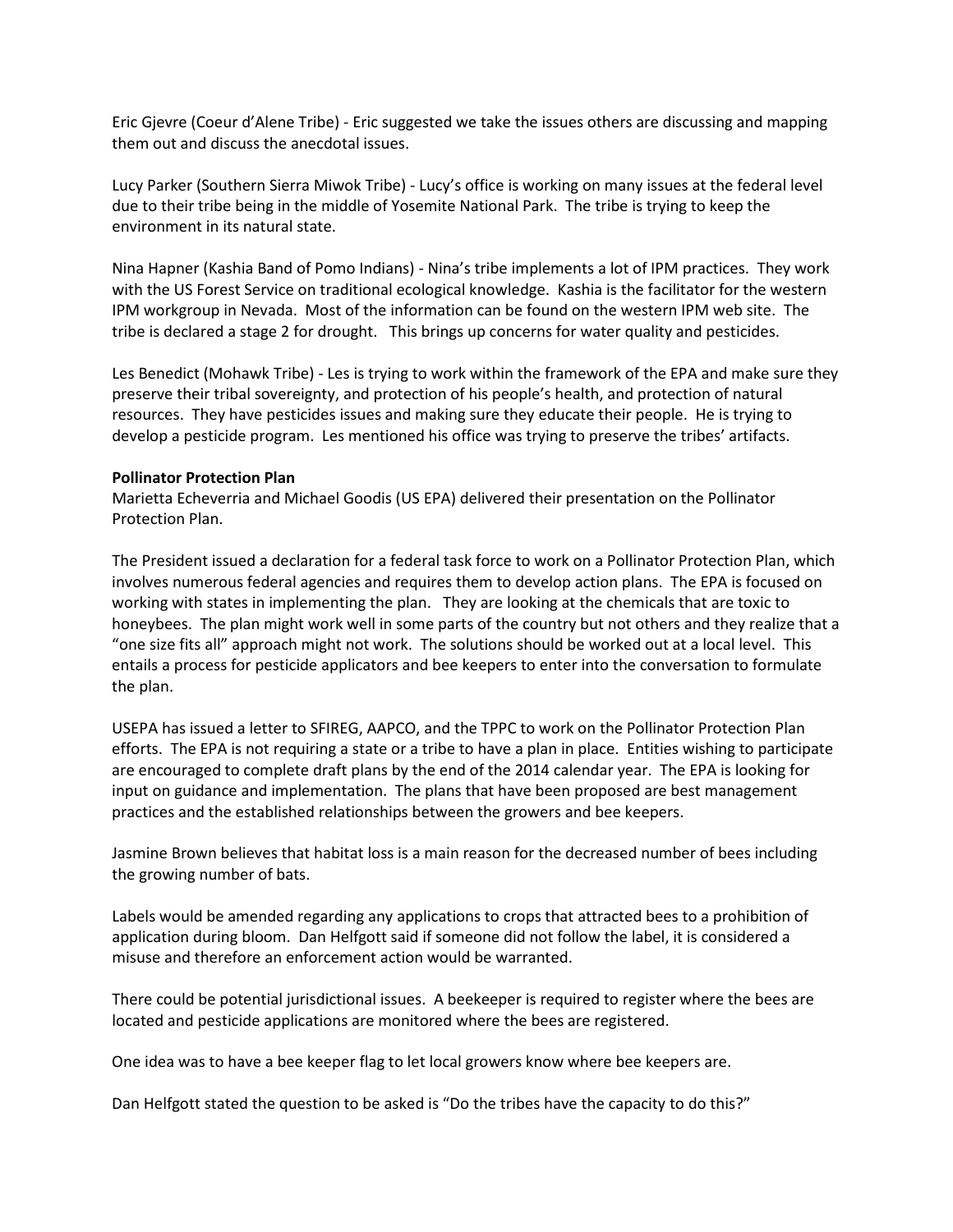The trigger used is the toxicity of the chemicals used. But the risk mitigation might not make sense locally. USEPA is looking at 60 active ingredients which are toxic to bees and that would affect roughly 600 products.

Fred wanted to know "what is the most effective way for tribes to develop the criteria?" Nina wanted to know if there is a simplified version of what they are looking for.

Fred reiterated that making sure tribes are covered is essential. Nina asked if tribes had a plan to manage agriculture, and how would that plan work within the Pollinator Protection Plan.

Dan suggested that TPPC have either a subgroup or a process to make sure tribes deliver their input. Eric asked if they are working with OECA.

A: Yes, several members of OECA are involved.

The plan should be six pages, and it will be a broad guidance. Nina asked if the EPA could provide a list they are considering. Currently there is a draft list.

Action Item: Dan H suggested they have a list of possible ways the TPPC could help with input.

#### **EPA Lead Region Update**

Allen Demorest of USEPA Region 9 provided his presentation as the EPA Lead Region. He summarized projects that were implemented throughout the fiscal year by tribes in each region (minus Region 3). A copy of his presentation is available upon request.

### **EPA Office of Pesticide Programs Update**

Mary Powell talked about some of the personnel issues with OPP and Office of Chemical Safety and Pollution Prevention such as employees leaving or moving around the agency.

Ed Messina from the office of Compliance and Enforcement introduced himself.

Jasmine Brown told Ed that the timing of her inspections is dependent on the growing season, which is a very short window. She indicated they have to fulfill their number of inspections in a very short time. Jasmine asked if the EPA could figure in "time frames" they can do inspections within their quota of inspections.

Ed said he is willing to look at the number of inspections and possibly offering alternatives after he looks at the history of the number required.

EPA has 45 days left in a continuing resolution of the budget.

Mary Powell talked about the new TPPC agreement and said they would have a new 5 year grant at the end of June.

Mary strongly encourages the TPPC to participate in the Pollinator Protection Plans.

The American Indian Environmental Office (AIEO) has to publish an outlook of consultations within the next six (6) months. Google "EPA Tribal Consultation" and you will find the list.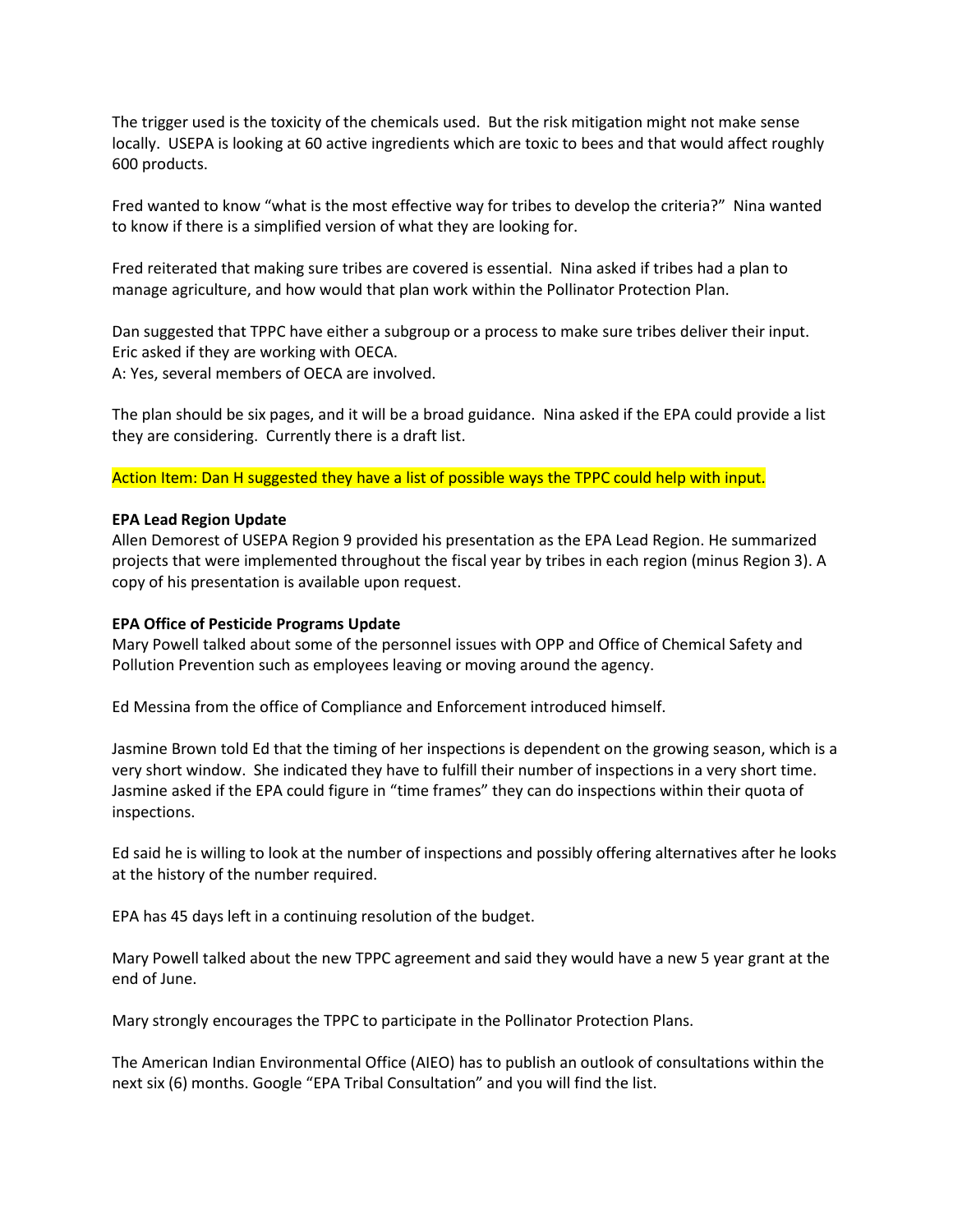EPA is revamping certain web sites including the one that gives information on the TPPC.

Mary Powell talked about various web sites and where to go to find out what is going on at the EPA.

Mary Powell announced there will be changes to the applicator certification rule. This could also mean changes in the curricula.

There is a Project Officer Training being developed to discuss inconsistencies in the way project officers are dealing with tribal representatives across the country.

# **Brian Joffee, OECA and E-Enterprise**

Brian Joffee- Office of Civil Enforcement (within OECA)- Five proposals on options for moving forward to see where OECA want to make sense. Items OECA wanted to consider to make enforcement more electronic-friendly were:

- Streamline models before implementing them
- Automating access to data for inspectors SMART label- Pesticides label matching project.

Jody LaFiniere suggested a bar code for labeling pesticides.

Willie Keenan asked if this could be tied into an investigation form. Brian Joffee said they could look into such a concept.

Ed said the goal is to make this available to states and tribes.

Brian Joffee offered an invitation to participate in the process and discussion.

# **Thursday, October 09, 2014 Day #2**

# **Welcome and introductions**

# **Training needs issue paper**

Nina provided an update and suggested changes that were made by Bob Gruenig. The TPPC discussed some of the issues on the training needs paper. Fred wanted to have the paper complete by the next time he meets with Jack Housenger to be able to present the paper to him. Dan Helfgott suggested the TPPC not worry too much about the format of the paper, but rather to send its perspective quickly.

# Action Item: Bob Gruenig needs the results of the survey and wanted to site some of the results.

# **National Program Managers Guidance**

Dan said the National Programs Managers Guidance aligns with the Federal Insecticide Fungicide Rodenticide Act (FIFRA). The 16-17 guidance includes:

- 1. Integrated Pest Management in Schools
- 2. Effective Management of State and Tribal Grants/Cooperative Agreement
- 3. Coordination with State/Tribal Pesticide Agencies and Regional Water Programs to Obtain Pesticide Water Quality Monitoring Data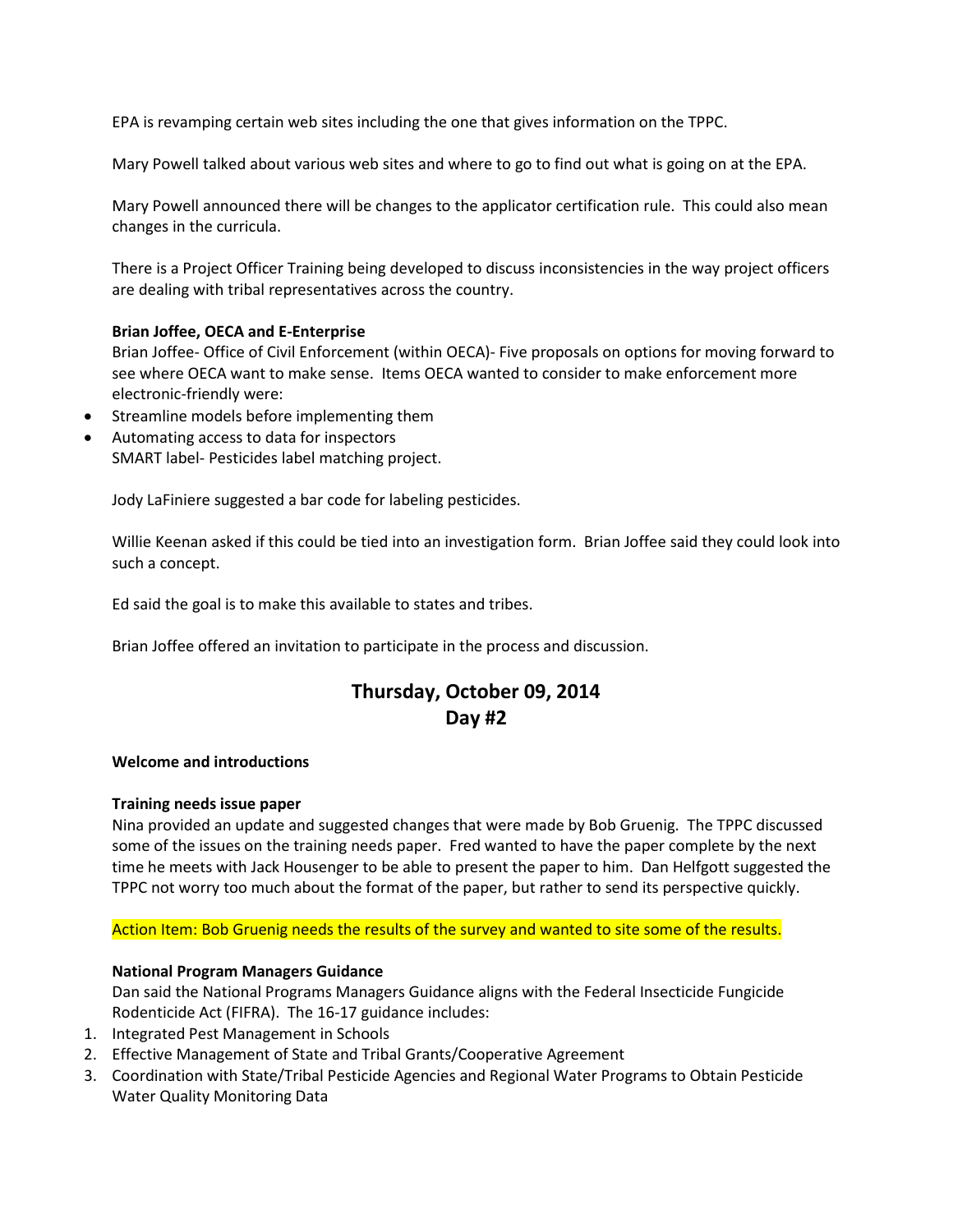- 4. Implementation of the EPA Plan for the Federal Certification of Applicators of Restricted Use Pesticides within Indian Country
- 5. Regional-Specific Pesticide Priorities

The Region specific priorities:

- 1. Pesticide Occupational Worker Safety
- 2. Promote State-Tribal Coordination and Communication
- 3. Bed Bug Outreach/Assistance
- 4. Endangered Species Protection
- 5. Pollinator Protection Outreach
- 6. Spray Drift Incident Data

Hilery Spray mentioned that bed bugs are an issue including misuse of pesticides in her community. Liz Vizard from Office of Enforcement and Compliance Assurance (OECA) and Jackie Mosby from Field and External Affairs Division FEAD joined the TPPC.

Willie Keenan wanted to add that head lice are an issue within her community.

With regards to pesticides in general, Neil Abbott stated that applicators are ultimately responsible for not reading labels, which may result in misuse. Discussion ensued about people not reading the label and maybe the campaign needs to come back about making sure people are reading the label before using the product.

Fred suggested that continued state and tribal communication is a priority.

Dan Helfgott asked what the TPPC thought about IPM as a priority. Fred Corey said that the program should at least cover the Head Start programs and not just K-12. Fred said the EPA should cover IPM practices in tribal housing. Cornell University has a "Healthy Housing Handbook" that the IPM program can use. Fred Corey urged the EPA to connect with Housing and Urban Development for the purposes of Healthy Homes projects.

Nina said that Pollinator Protection should be a national priority.

Jackie Mosby introduced herself as the new director of the Field and External Affairs Division (FEAD). Jackie has worked with the Children's Health Division and the Water Quality Division prior to her current position. She has a strong professional history in education and outreach. She has a background in use assessment for lead based paint.

#### **Dialogue with Jack Housenger**

Jack Housenger is the Director of the Office of Pesticide Programs (OPP) and addressed the TPPC. He has been working for the EPA for three decades. He has worked with tribes in the past when several tribes detected chemicals in the materials used for basket weaving. He said he realizes money is an issue for all tribes. On the subject of the Pollinator Protection Plan, the number one complaint the Administrator gets is bees and that environmental groups are expressing to the EPA that 40-60% of the bee kills are from pesticides.

Eric Gjevre asked about the budget and if there is anything else EPA can tell us. Jack said he is not familiar with the budget yet but he needs a little more time to figure it out.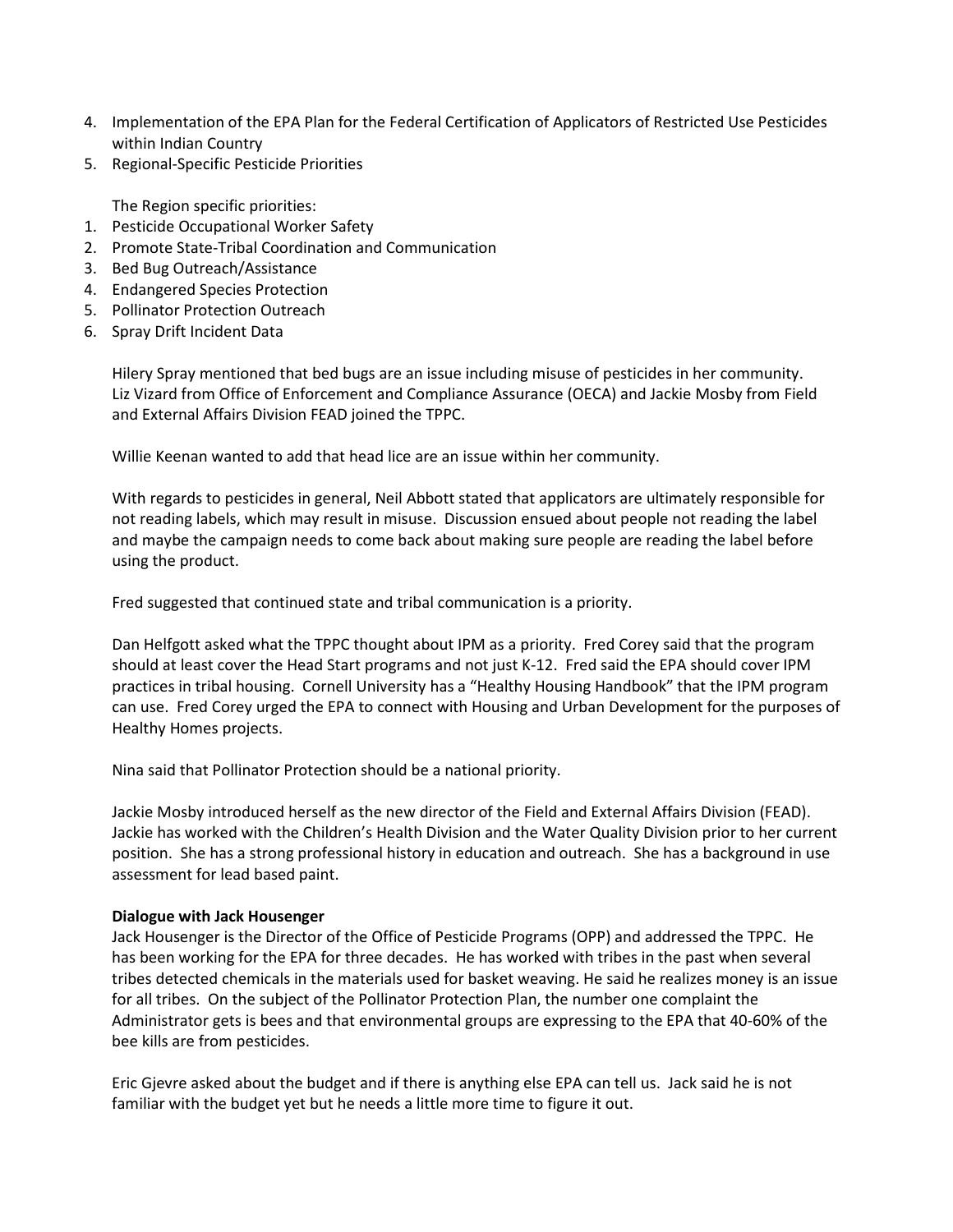Jasmine Brown talked about risk assessment. Even though the assessment is geared to one product, people are exposed to a number of products/chemicals/toxins. She stated that the agency should make sure the knowledge gets out to the rural and tribal areas.

Jack talked about the accumulative effects of several chemicals and what the one toxic affect would be (during an assessment). Many times when they look at two chemicals, the agency finds they are not synergistic. There are risk tradeoffs when they look at two different chemicals.

Risk associations are based off different populations and a range of body weights based on statistics. If it's a food assessment, it is based off body weight of an individual.

Nina also talked about the tribal norms where the people's exposure to the natural environment is a lot higher than the average person. She discussed acorn consumption and fish consumption habits on tribal lands.

Jack mentioned that the agency does not consider tribes when doing assessments because they do not have that information.

Fred talked about the Training Needs Issue Paper and some of the issues TPPC will address. Those issues will be put into a formal paper and present them to Jack's office.

Hilery wanted to mention the pollinator protection plan and wanted to know if the EPA has a risk assessment in geo engineering. She stated that plants are slowly dying and she thinks it has to do with chemicals. Nina Hapner shared the definition of Geo Engineering; discovery, development, and production and use of subsurface earth resources, as well as the design and construction of earth works. Nina also stated that Chemtrails are believed to affect the decline in our pollinators.

Fred summarized some of the priorities the TPPC spoke about earlier in the day including the National Priorities List, State and Tribal Coordination, and Healthy Housing in the IPM guidance.

# **Policies and Procedures**

The top 5 proposed changes were proposed to the TPPC policies and procedures. Four out of the five were voted for modification in the Policies and Procedures:

- 1. Issue Papers may now be discussed by e mail as well as in meetings and may be voted to be accepted by e mail. (Page 10 under "Issue Papers")
- 2. With regard to TPPC participation under "Membership", a TPPC member may be appointed by either the Tribal Chairman/Chairwoman, Council, Environmental Director or appropriate authority. (page 4)
- 3. Under Elections (page 5). It reads, "Elections take place bi-annually during the in-person Fall TPPC meeting although Council members may cast their votes for candidates in advance of the meeting via an e mail sent to the Coordinator." This section is proposed to be changed to Elections take place every two years during the in-person TPPC meeting although Council members may cast their votes…"
- 4. Under TPPC Coordinator Role add the following bullet point: - Only in special circumstances, the TPPC coordinator will assist in advancing travel costs for the TPPC meetings. (page 9)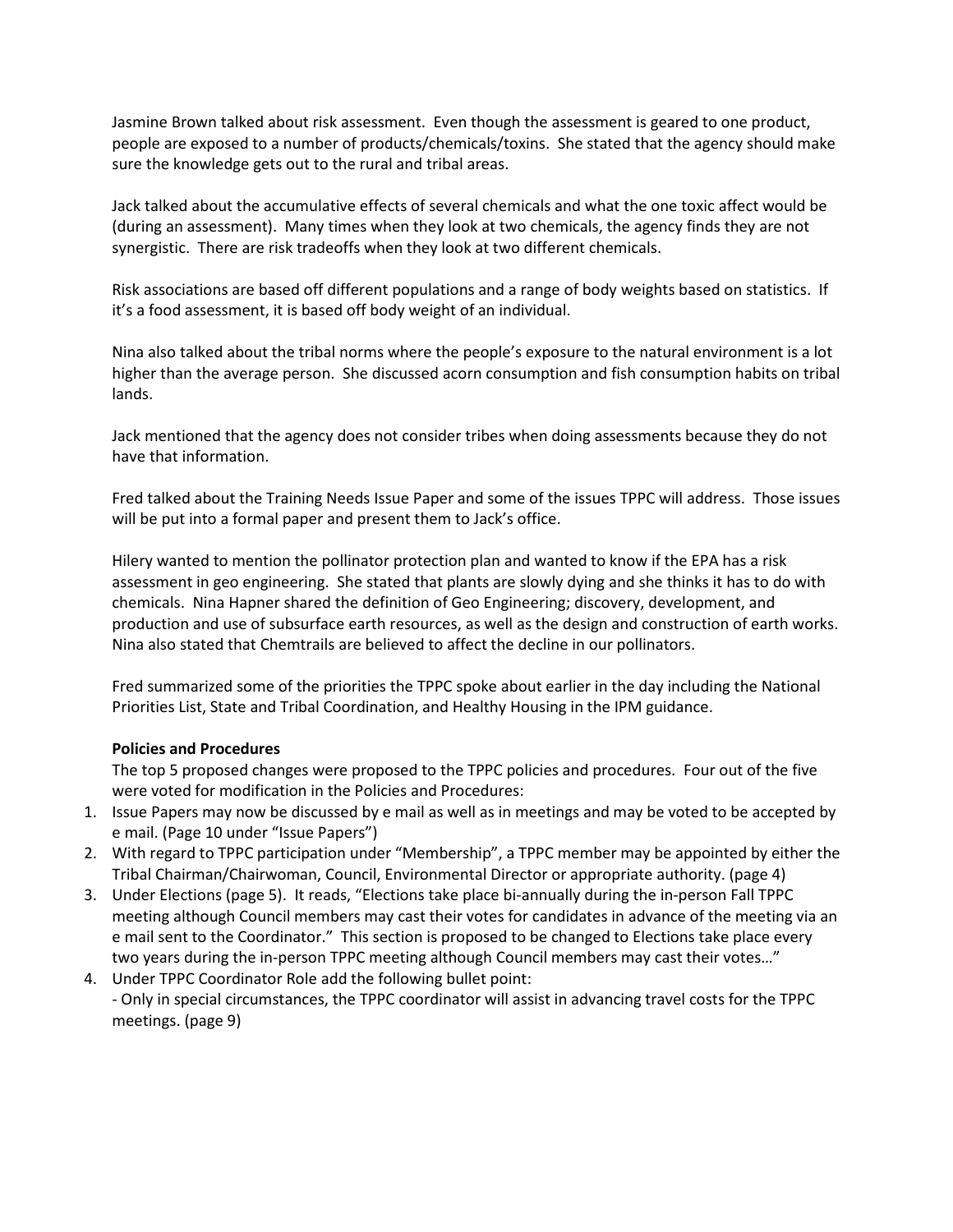# **Compliance and Enforcement**

### **Performance Measures and EPA OECA Updates**

Carol Galloway provided a report on Performance Measures and EPA updates from her presentation.

During discussion it was identified that the inspections the EPA performs are based off complaints. Fred indicated that TPCC not look at the complaints, but rather what the need is first and later base the strategy off what the needs are and not necessarily what resources the EPA currently has. Fred said this raises some issues with how the credentials are used. Fred said that there are some tribes that have high risk applications and they have the inspectors ready to view everything.

Eric Gjevre believes that the Certification and Training Plan does not make anything safer in reality. But any time you put a plan on paper, it could help.

Fred said he believes things are getting better and we just need to tell our success stories.

Mary Powell offered some handout materials; Healthy Home for Tribes booklets. Although she did not have additional copies, the links to those materials are below: [www.hud.gov/healthyhomes](http://www.hud.gov/healthyhomes) [www.csrees.usda.gov](http://www.csrees.usda.gov/) [www.healthyhomespartnership.net](http://www.healthyhomespartnership.net/)

#### **Strengthen Tribal and State Coordination**

Elaine mentioned the partnerships ITCA has for training purposes. Ralph Morris spoke about his tribe's relationship with the Arizona Department of Agriculture.

Eric Gjevre talked about his program with the State of Idaho and the training coordination.

March 8-11, 2015 is the next American Association of Pesticide Control Officials (AAPCO) meeting and it might be an opportunity to strengthen relationships.

Action Item: Inviting someone from SFIREG to the TPPC Meeting Action Item: Have a tribal panel at the AAPCO meeting Action Item: Call Tim Drake from S. Carolina to get on the agenda for AAPCO either a presentation or panel

The Western Regional Partnership representatives are interested in coming to the TPPC meeting.

Dan stated that state representatives at AAPCO are interested in working with the tribes.

Fred said it takes some time to work on relationships but sometimes it helps when the initial meeting is at an EPA meeting where the state realizes it's within their benefit to work with the tribes.

#### **Advocacy Session: Moving TPPC Forward**

Four areas of focus:

- 1. Status of Tribal Pesticides and how that report can be used
- 2. Strengthening Tribal and State relationships
- 3. Continuing to comment on proposed rules from OPP and OECA (including Pollinator Protection Plan)
- 4. Risk Assessment issues